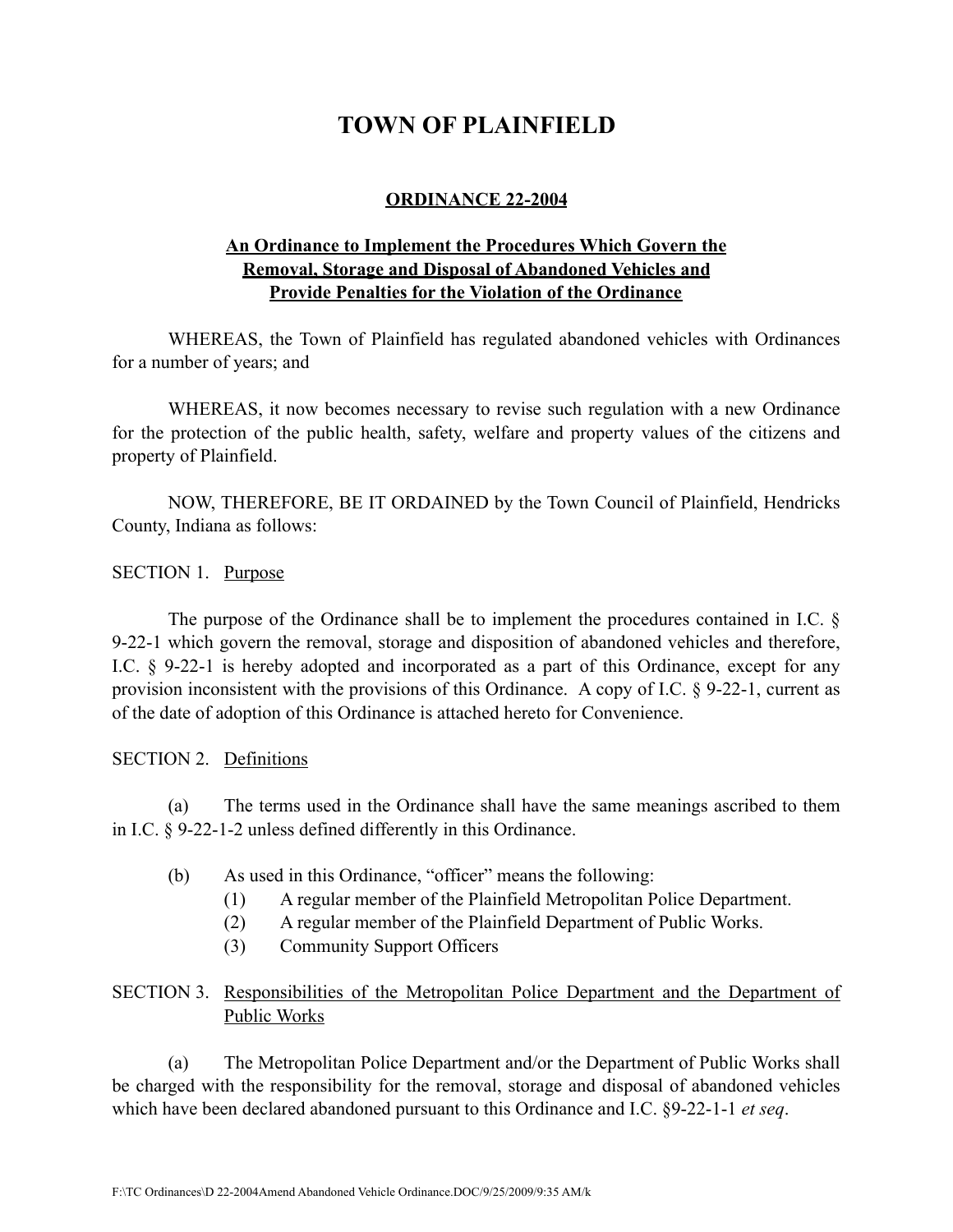(b) The Metropolitan Police Department or the Department of Public Works may enter into contractual arrangements for the disposal of vehicles which have been declared abandoned pursuant to the provisions of this Ordinance and I.C. §9-22-1-1 *et seq*.

 (c) The Department of Public Works may employ personnel, and acquire equipment, property and facilities, to facilitate the removal of abandoned vehicles.

 (d) The Department of Public Works may enter into contractual arrangements with a towing service to provide for the removal, storage and disposal of abandoned vehicles. The contract for these services shall be awarded on the basis of specifications prepared by the Department of Public Works.

### SECTION 4. Storage of Abandoned Vehicles

 Abandoned vehicles which are removed pursuant to this Ordinance and I.C. § 9-9-1.1 shall be towed and stored in an area designated by the department which orders the towing and storage.

### SECTION 5. Appraisals of Vehicles

 If a tagged vehicle or parts are not removed within seventy-two (72) hours of tagging, and the officer suspects the market value of the vehicle is five hundred dollars (\$500.00) or less, the vehicle shall be towed to a storage area, and an appraisal shall be performed by an individual designated by the Plainfield Chief of Police. If the appraisal confirms the market value of the vehicle is five hundred dollars (\$500.00) or less, the Officer shall provide for the immediate disposal of the vehicle to an automobile scrapyard. The department involved shall retain a copy of the appraisal and any photographs for two (2) years after the disposal of the vehicle or parts.

 If the appraisal indicates the market value of the vehicle is greater than five hundred dollars (\$500.00), the notification and disposal procedures in I.C. § 9-22-1 shall be followed.

## SECTION 6. Disposal of Vehicle

 Vehicles which have been towed to a storage area and have not been claimed by the record owner or lienholder within the statutory period shall be disposed of by means of a public sale in the manner provided by I.C. § 9-22-1-2 or § 9-22-1-23.

## SECTION 7. Towing and Storage Charges

 (a) An owner or lienholder who claims a vehicle impounded and declared abandoned by the Plainfield Metropolitan Police Department or the Department of Public Works shall be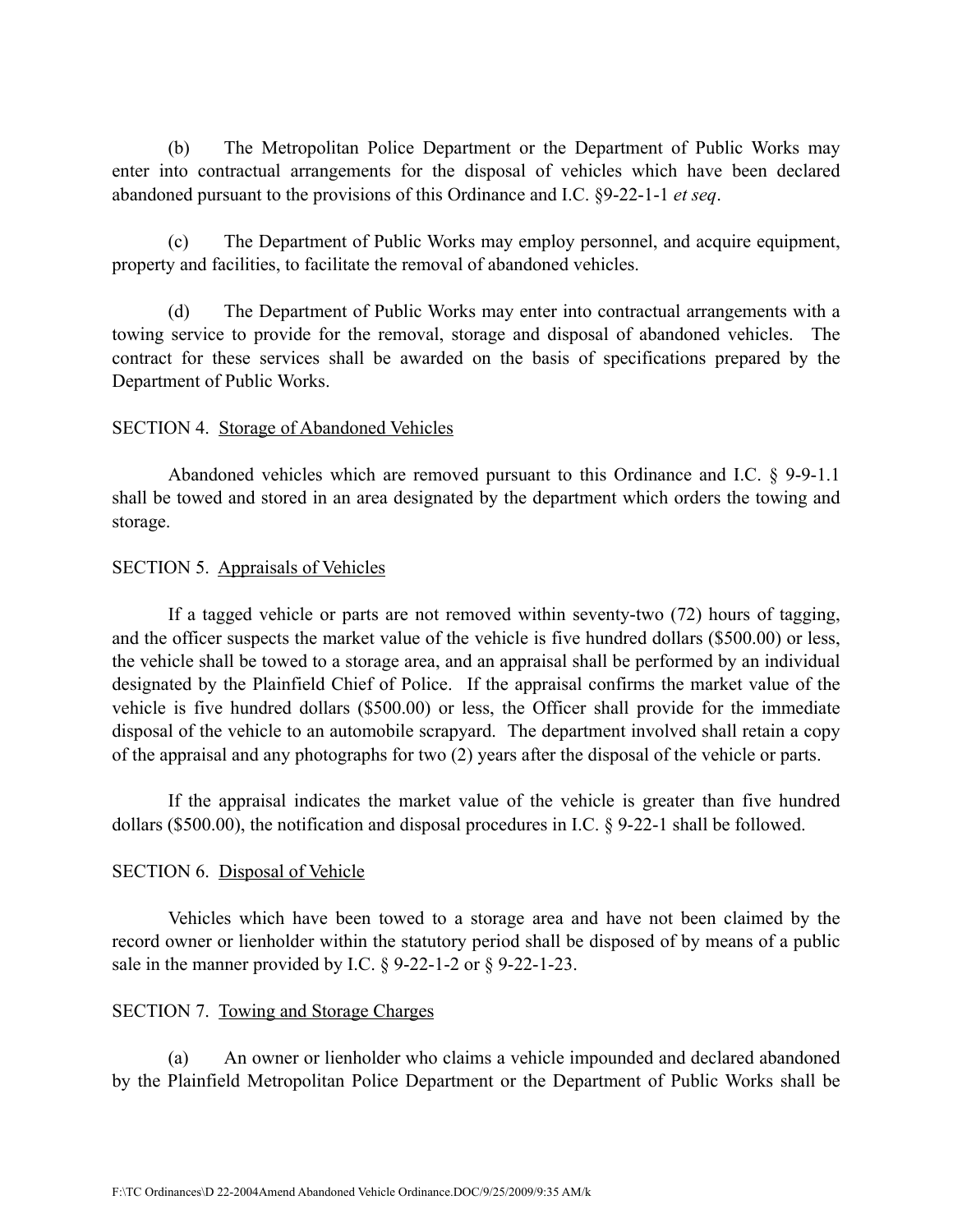charged a towing fee and a per-day storage fee consistent with the usual and customary charges for such services.

 (b) Except as specified in subsection (a) above, an owner or lienholder who claims a vehicle removed and stored by the Department of Public Works shall be charged a fifty dollar (\$50.00) towing fee and fifteen dollars (\$15.00) per day storage fee. The storage fee shall be allowed to accumulate for a maximum period of sixty (60) days.

## SECTION 8. Penalties

 Any person violating Section 12 (I.C. § 9-22-1-12) or Section 16(a) (I.C. § 9-22-1-16(a)), as incorporated into the Ordinance, by failing to remove the vehicle or a part tagged within the seventy-two (72) hour period **commits a Town Ordinance violation** and upon conviction thereof shall be fined in an amount not to exceed One Hundred Dollars (\$100.00). The fine provided for by this Section shall be in addition to any costs for which the owner of a vehicle is responsible incidental to the removal, storage, and disposal of the vehicle or part**, as well as any applicable court costs.**

## SECTION 9. Abandoned Vehicle Fund

 (a) There is hereby established an "Abandoned Vehicle Fund" to be administered by the Clerk-Treasurer of the Town of Plainfield in accordance with the provisions of I.C. § 9-22-1-25 and § 9-22-1-27.

## SECTION 10. Severability

 (a) The provisions of this Ordinance are severable. If any provision of the Ordinance or the application thereof to any person or circumstance is held to be invalid, such invalidity shall not affect the other provisions or applications of this Ordinance which can be given effect without the invalid provision or application.

## SECTION 11. Repeal of Prior Ordinances

 (a) All Ordinances and parts of Ordinances of the Town of Plainfield in conflict herewith are hereby repealed as of the effective date of this Ordinance.

## SECTION 12. Effective Date

 (a) This Ordinance shall be in full force and effect from and after its passage and adoption by the Plainfield Town Council and any publication required by law.

PASSED and ADOPTED by the Plainfield Town Council this 13th day of September 2004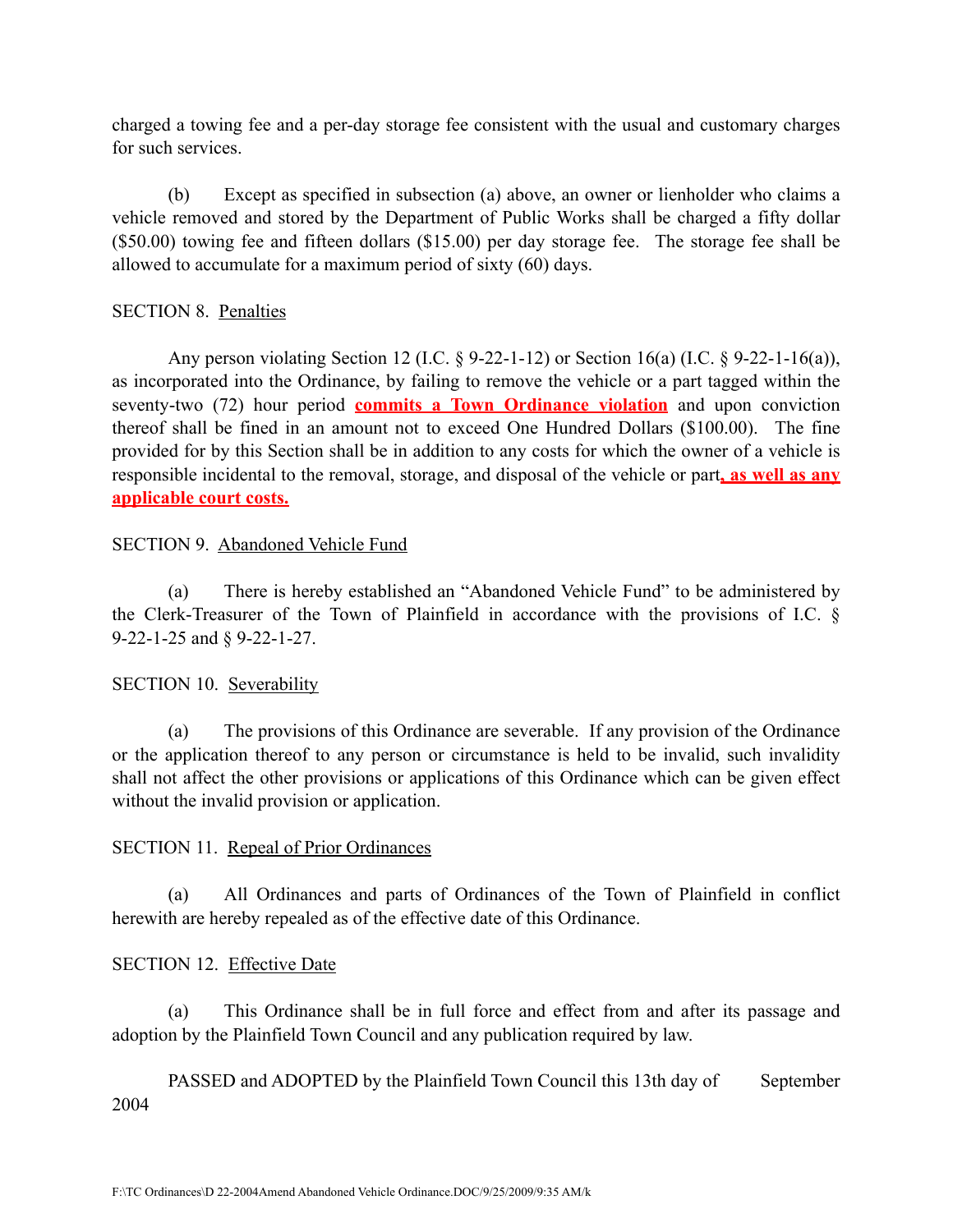## TOWN COUNCIL, TOWN OF PLAINFIELD HENDRICKS COUNTY, INDIANA

Robin G. Brandgard, President

Kent McPhail

 $\mathcal{L}_\text{max}$  and  $\mathcal{L}_\text{max}$  and  $\mathcal{L}_\text{max}$  and  $\mathcal{L}_\text{max}$  and  $\mathcal{L}_\text{max}$  and  $\mathcal{L}_\text{max}$ 

 $\mathcal{L}_\text{max}$  and  $\mathcal{L}_\text{max}$  and  $\mathcal{L}_\text{max}$  and  $\mathcal{L}_\text{max}$  and  $\mathcal{L}_\text{max}$  and  $\mathcal{L}_\text{max}$ 

 $\mathcal{L}_\text{max}$  and  $\mathcal{L}_\text{max}$  and  $\mathcal{L}_\text{max}$  and  $\mathcal{L}_\text{max}$  and  $\mathcal{L}_\text{max}$  and  $\mathcal{L}_\text{max}$ 

 $\mathcal{L}_\text{max}$  and  $\mathcal{L}_\text{max}$  and  $\mathcal{L}_\text{max}$  and  $\mathcal{L}_\text{max}$  and  $\mathcal{L}_\text{max}$  and  $\mathcal{L}_\text{max}$ 

 $\mathcal{L}_\text{max}$  and  $\mathcal{L}_\text{max}$  and  $\mathcal{L}_\text{max}$  and  $\mathcal{L}_\text{max}$  and  $\mathcal{L}_\text{max}$  and  $\mathcal{L}_\text{max}$ 

Bill Kirchoff

Daniel F. Fivecoat

Edmund L. Gaddie Jr.

Attested:

H. Michael Isaacs, Clerk Treasurer of The Town of Plainfield

 $\mathcal{L}_\text{max}$  , and the set of the set of the set of the set of the set of the set of the set of the set of the set of the set of the set of the set of the set of the set of the set of the set of the set of the set of the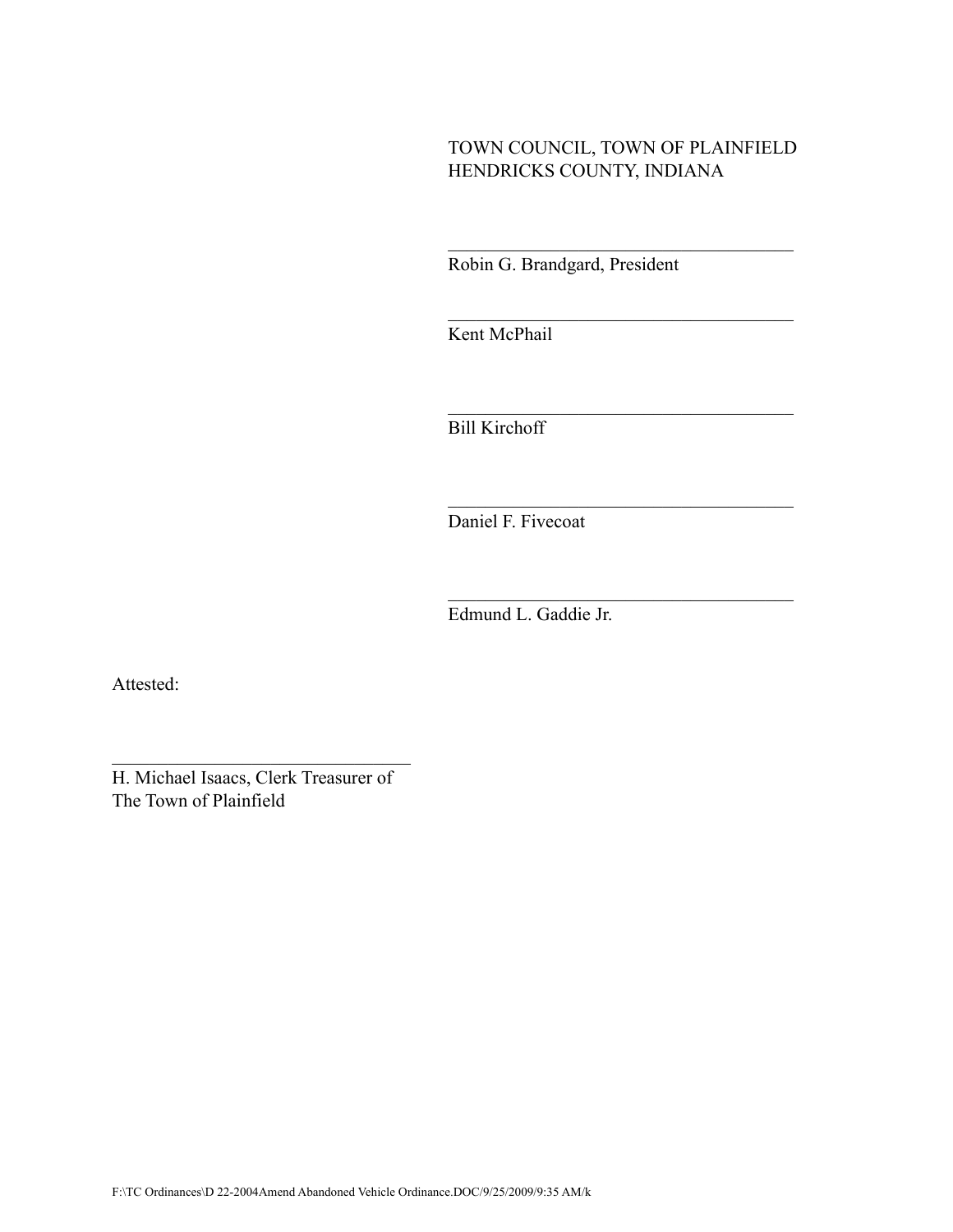## **IC 9-22 ARTICLE 22. ABANDONED, SALVAGED, AND SCRAP VEHICLES**

## **IC 9-22-1**

Chapter 1. Abandoned Motor Vehicles

## **IC 9-22-1-1**

## **Application of chapter**

Sec. 1. This chapter does not apply to the following:

 (1) A vehicle in operable condition specifically adapted or constructed for operation on privately owned raceways.

 (2) A vehicle stored as the property of a member of the armed forces of the United States who is on active duty assignment.

(3) A vehicle located on a vehicle sale lot.

(4) A vehicle located upon property licensed or zoned as an automobile scrapyard.

(5) A vehicle registered and licensed under IC 9-18-12 as an antique vehicle.

*As added by P.L.2-1991, SEC.10. Amended by P.L.108-2001, SEC.2.*

## **IC 9-22-1-2**

## **Officer defined**

Sec. 2. As used in this chapter, "officer" means the following:

(1) A regular member of the state police department.

(2) A regular member of a city or town police department.

(3) A town marshal or town marshal deputy.

(4) A regular member of the county police force.

(5) An individual of an agency designated by ordinance of the fiscal body.

*As added by P.L.2-1991, SEC.10.*

## **IC 9-22-1-3**

## **Public agency defined**

Sec. 3. As used in this chapter, "public agency" means the bureau or local agency given the responsibility by statute or ordinance for the removal, storage, and disposal of abandoned vehicles.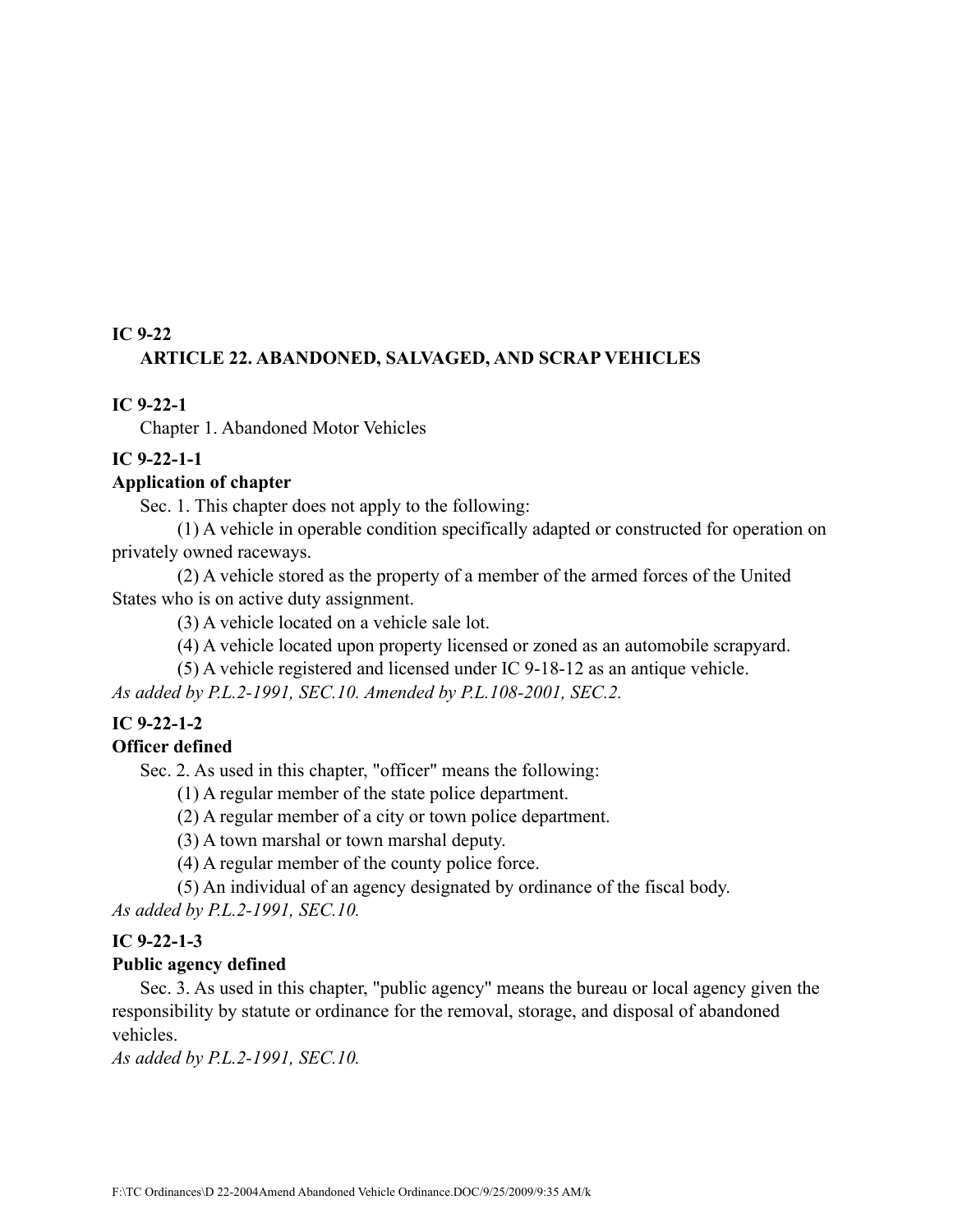## **Responsibility and liability of owner of abandoned vehicle or parts**

Sec. 4. The person who owns an abandoned vehicle or parts is:

(1) responsible for the abandonment; and

(2) liable for all of the costs incidental to the removal, storage, and disposal;

of the vehicle or the parts under this chapter.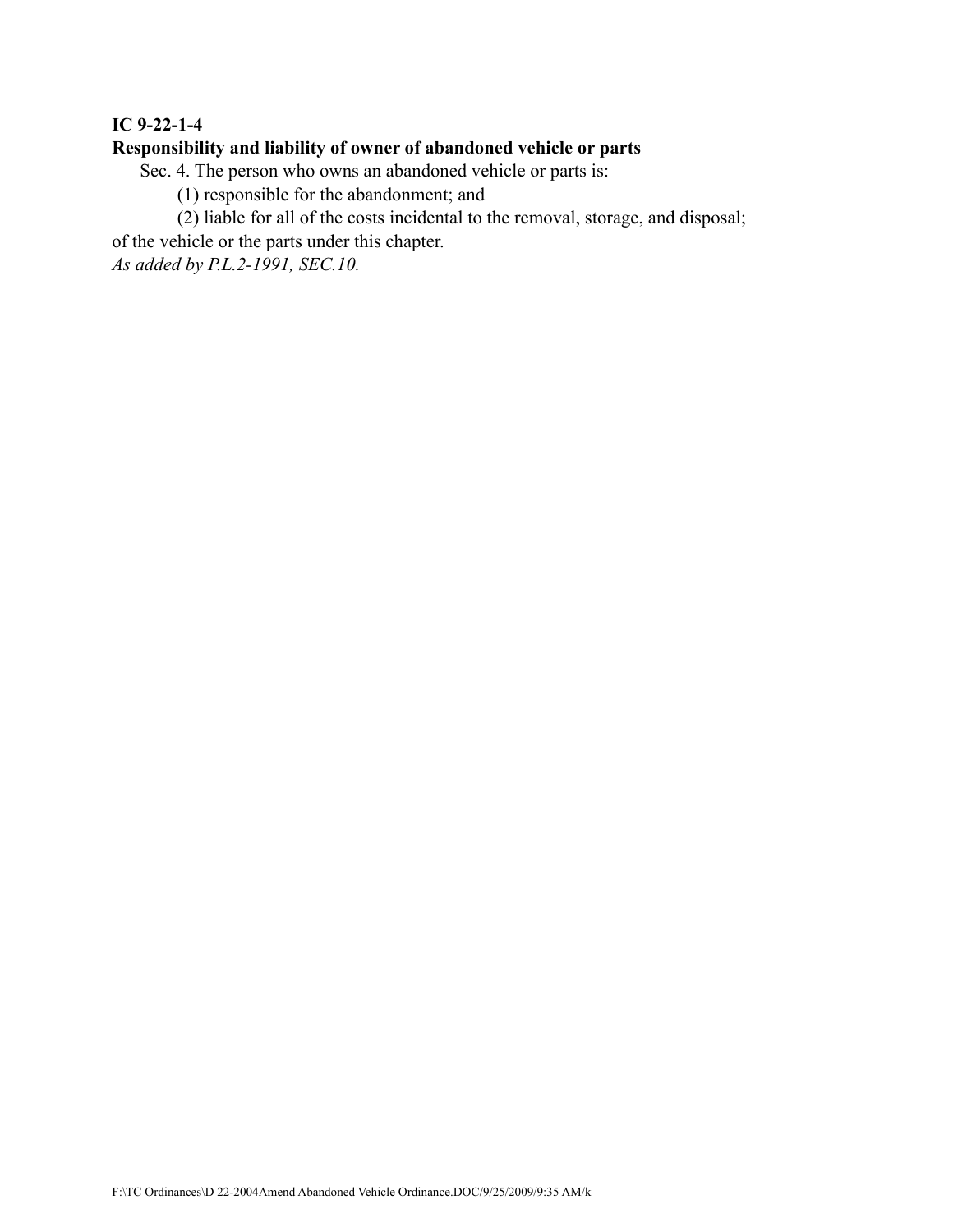### **Discovery of possession by person other than vehicle owner**

Sec. 5. When an officer discovers a vehicle in the possession of a person other than the person who owns the vehicle and the person cannot establish the right to possession of the vehicle, the vehicle shall be taken to and stored in a suitable place. *As added by P.L.2-1991, SEC.10.*

#### **IC 9-22-1-6**

### **Notice to bureau of vehicle discovered in possession of person other than owner; search; notice to owner**

Sec. 6. The bureau shall be notified within seventy-two (72) hours of the location and description of a vehicle described in section 5 of this chapter. Upon receipt of notification, the bureau shall cause a search to be made to determine and notify the person who owns the vehicle under section 20 of this chapter.

*As added by P.L.2-1991, SEC.10.*

## **IC 9-22-1-7**

### **Inability to determine ownership; declaring vehicle abandoned**

Sec. 7. If the person who owns a vehicle cannot be determined by a search under section 20 of this chapter, the bureau shall declare the vehicle abandoned and provide for disposal under this chapter.

*As added by P.L.2-1991, SEC.10.*

#### **IC 9-22-1-8**

#### **Release to owner or lienholder of stored vehicle**

Sec. 8. If the properly identified person who owns or holds a lien on a vehicle appears at the site of storage before disposal of the vehicle or parts and pays all costs incurred against the vehicle or parts at that time, the vehicle or parts shall be released.

*As added by P.L.2-1991, SEC.10.*

## **IC 9-22-1-9**

#### **Release; contents; notice by towing operators**

Sec. 9. The release must state the name, signature, and address of the person who owns or holds a lien on the vehicle, a description of the vehicle or parts, costs, and date of release. A towing operator shall notify the bureau of all releases under section 8 of this chapter. *As added by P.L.2-1991, SEC.10. Amended by P.L.66-1992, SEC.4.*

#### **IC 9-22-1-10**

#### **Failure of owner or lienholder to appear; declaring vehicle abandoned**

Sec. 10. If the person who owns or holds a lien under section 8 of this chapter does not appear and pay all costs, the bureau shall declare the vehicle abandoned and provide for disposal under this chapter.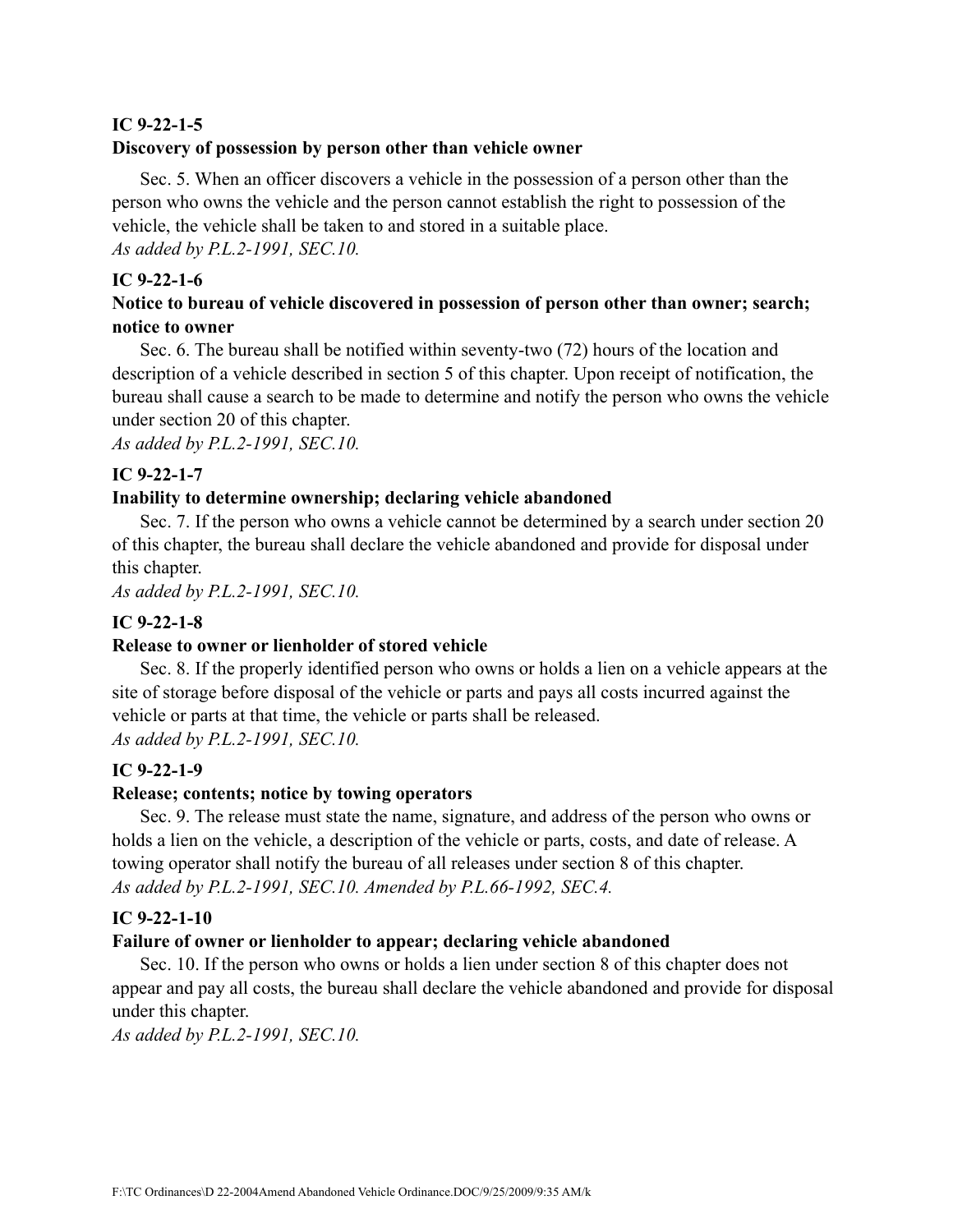#### **Tagging abandoned vehicle or parts**

Sec. 11. An officer who finds or is notified of a vehicle or parts believed to be abandoned shall attach in a prominent place a notice tag containing the following information:

 (1) The date, time, officer's name, public agency, and address and telephone number to contact for information.

(2) That the vehicle or parts are considered abandoned.

(3) That the vehicle or parts will be removed after seventy-two (72) hours.

 (4) That the person who owns the vehicle will be held responsible for all costs incidental to the removal, storage, and disposal of the vehicle.

 (5) That the person who owns the vehicle may avoid costs by removal of the vehicle or parts within seventy-two (72) hours.

*As added by P.L.2-1991, SEC.10. Amended by P.L.66-1992, SEC.5.*

#### **IC 9-22-1-12**

#### **Officer's abandoned vehicle report; photographs**

Sec. 12. If a vehicle or a part tagged under section 11 of this chapter is not removed within the seventy-two (72) hour period, the officer shall prepare a written abandoned vehicle report of the vehicle or parts, including information on the condition, missing parts, and other facts that might substantiate the estimated market value of the vehicle or parts. Photographs shall be taken to describe the condition of the vehicle or parts.

*As added by P.L.2-1991, SEC.10.*

#### **IC 9-22-1-13**

#### **Disposal of vehicle or parts; retention of records and photographs by bureau**

Sec. 13. (a) If in the opinion of the officer the market value of an abandoned vehicle or parts determined under section 12 of this chapter is less than:

(1) one hundred dollars (\$100); or

 (2) in a municipality that has adopted an ordinance under subsection (b), the amount established by the ordinance;

the officer shall immediately dispose of the vehicle to an automobile scrapyard. A copy of the abandoned vehicle report and photographs relating to the abandoned vehicle shall be forwarded to the bureau. The public agency disposing of the vehicle shall retain the original records and photographs for at least two (2) years.

 (b) The legislative body of a municipality (as defined in IC 36-1-2-11) may adopt an ordinance that establishes the market value below which an officer may dispose of a vehicle or parts under subsection (a). However, the market value established by the ordinance may not be more than five hundred dollars (\$500).

*As added by P.L.2-1991, SEC.10. Amended by P.L.92-1997, SEC.2.*

#### **IC 9-22-1-14**

#### **Duties of tagging officer; towing and storage of vehicle or parts**

Sec. 14. If in the opinion of the officer the market value of the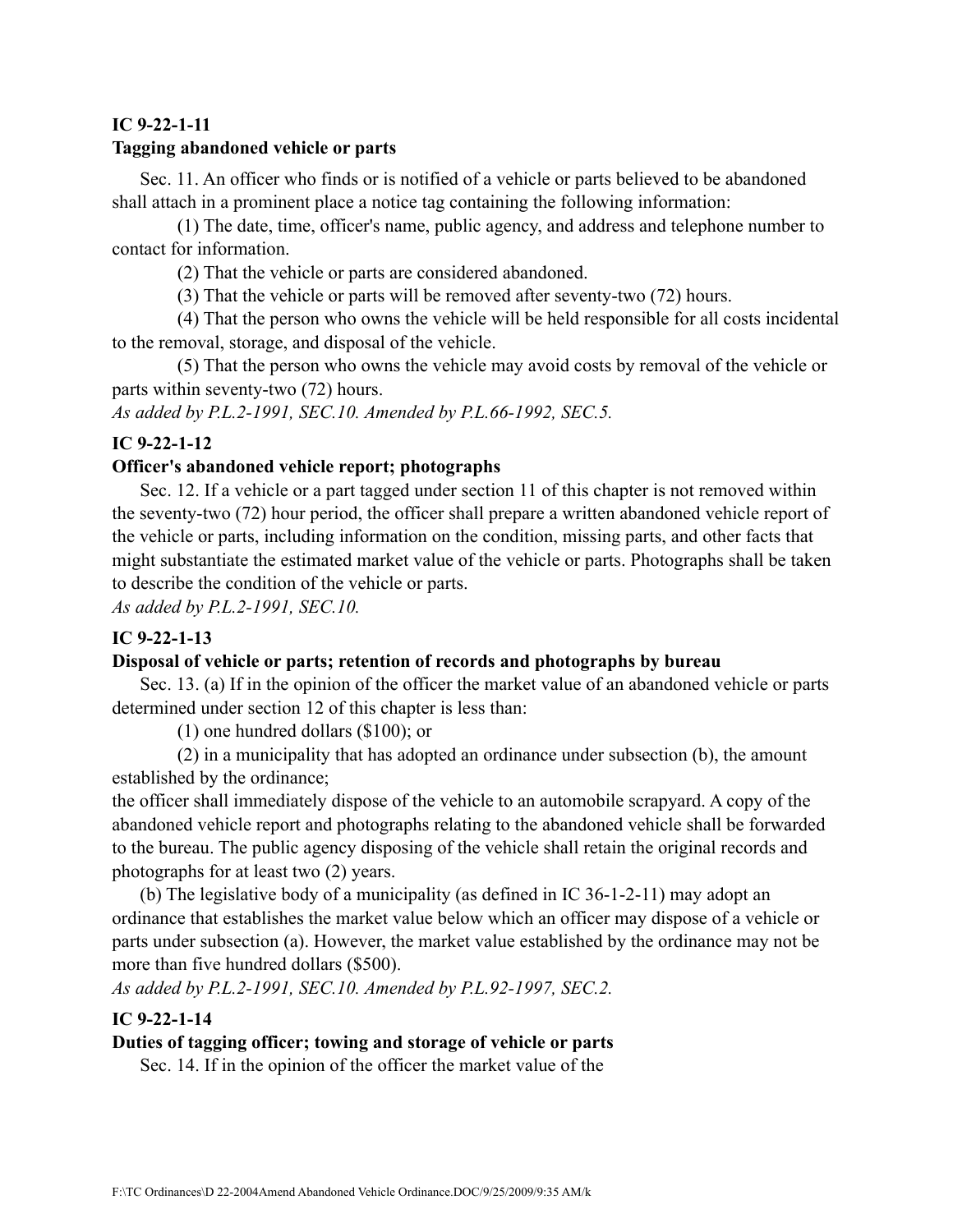abandoned vehicle or parts determined under section 12 of this chapter is at least:

(1) one hundred dollars (\$100); or

 (2) in a municipality that has adopted an ordinance under section 13(b) of this chapter, the amount established by the ordinance; the officer, before placing a notice tag on the vehicle or parts, shall make a reasonable effort to ascertain the person who owns the vehicle or parts or who may be in control of the vehicle or parts. After seventy-two (72) hours, the officer shall require the vehicle or parts to be towed to a storage area.

*As added by P.L.2-1991, SEC.10. Amended by P.L.92-1997, SEC.3.*

## **IC 9-22-1-15**

## **Discovery of vehicle abandoned on private property**

Sec. 15. (a) A person who finds a vehicle believed to be abandoned on private property that the person owns or controls, including rental property, may:

 (1) obtain the assistance of an officer under section 18 of this chapter to have the vehicle removed; or

 (2) personally arrange for the removal of the vehicle by complying with subsection (b) and section 16 of this chapter.

 (b) If the person wishes to personally arrange for the removal of the vehicle, the person shall attach in a prominent place a notice tag containing the following information:

 (1) The date, time, name, and address of the person who owns or controls the private property and a telephone number to contact for information.

(2) That the vehicle is considered abandoned.

(3) That the vehicle will be removed after seventy-two (72) hours.

 (4) That the person who owns the vehicle will be held responsible for all costs incidental to the removal, storage, and disposal of the vehicle.

 (5) That the person who owns the vehicle may avoid costs by removal of the vehicle or parts within seventy-two (72) hours.

*As added by P.L.2-1991, SEC.10. Amended by P.L.130-1995, SEC.1; P.L.108-2001, SEC.3.*

## **IC 9-22-1-16**

## **Towing vehicle from private property**

Sec. 16. (a) If after seventy-two (72) hours the person who owns a vehicle believed to be abandoned on private property that the person owns or controls, including rental property, has not removed the vehicle from the private property, the person who owns or controls the private property may have the vehicle towed from the private property. The towing operator shall do the following:

 (1) Contact the bureau to obtain the name and address of the person who owns the vehicle.

 (2) Deliver, by certified mail, a copy of the information contained in the notice required under section 15 of this chapter to the person who owns the vehicle. The notice required by this subdivision must be given not later than five (5) business days after the vehicle is removed.

 (b) Notwithstanding subsection (a), in an emergency situation a vehicle may be removed immediately. As used in this subsection, "emergency situation" means that the presence of the abandoned vehicle interferes physically with the conduct of normal business operations of the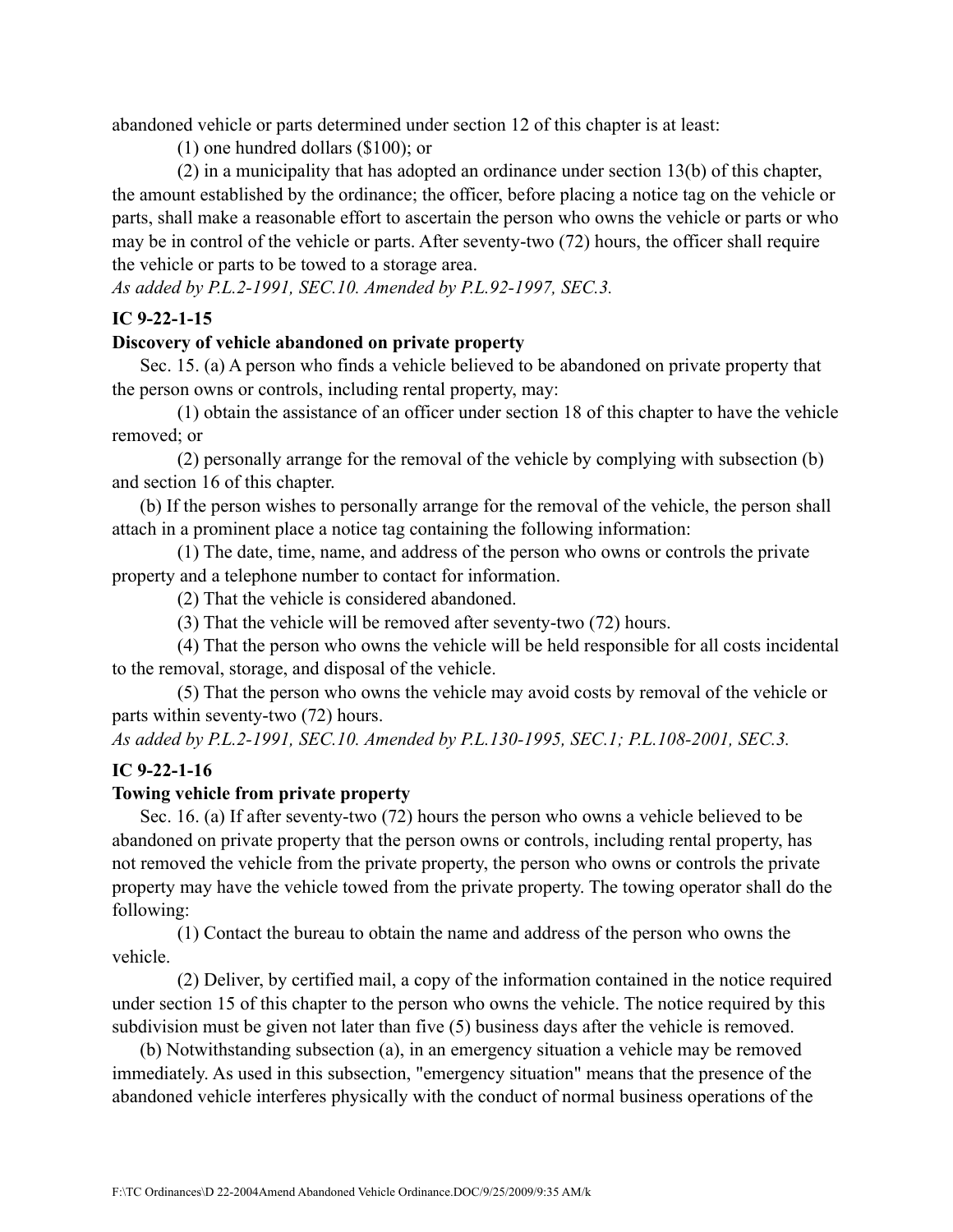person who owns or controls the private property or poses a threat to the safety or security of persons or property, or both.

*As added by P.L.2-1991, SEC.10. Amended by P.L.130-1995, SEC.2; P.L.108-2001, SEC.4.*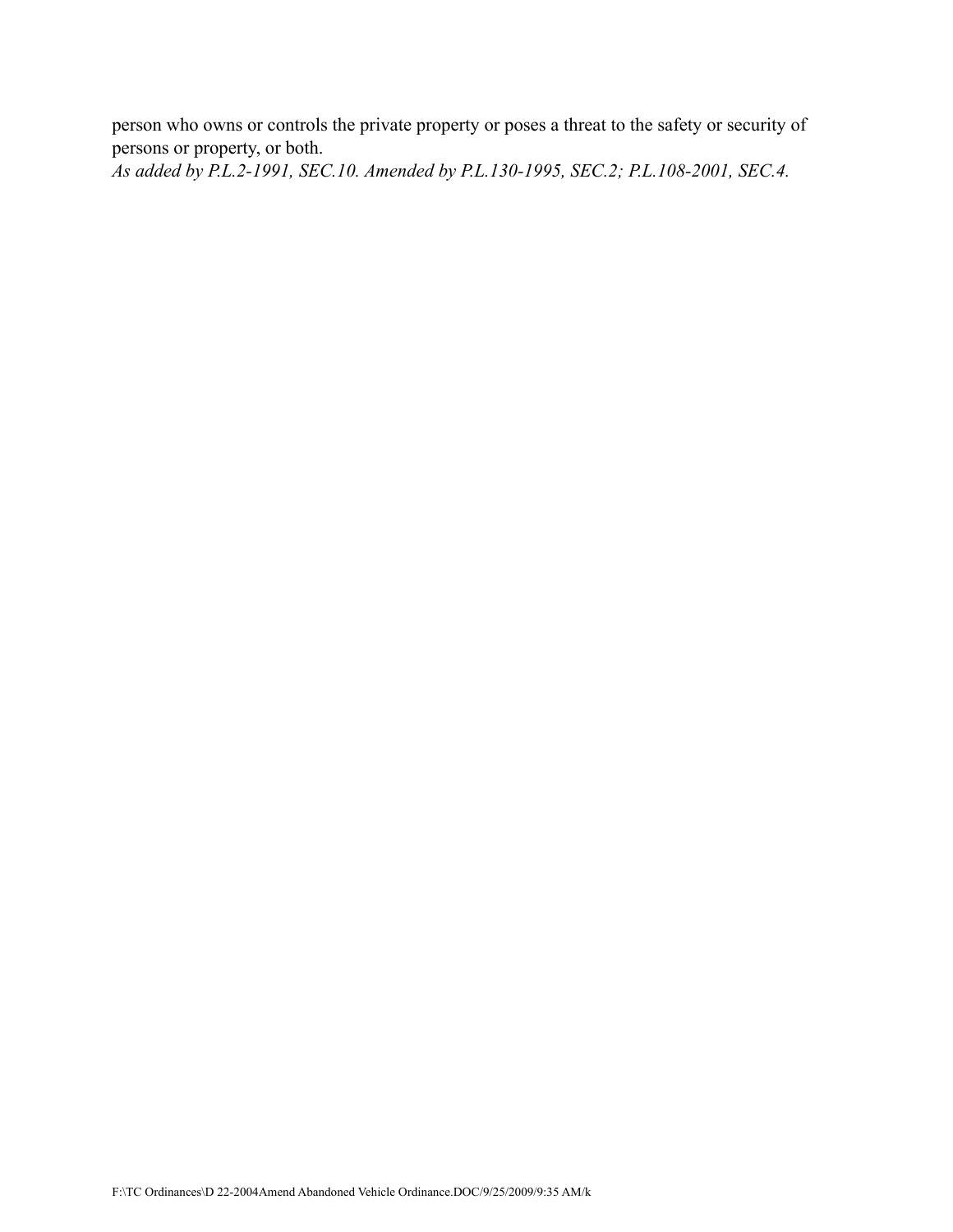### **Notice to bureau given by operator towing vehicle from rental property**

Sec. 17. A towing operator who tows a vehicle under section 16 of this chapter shall give notice to the public agency and bureau that the abandoned vehicle is in the possession of the towing operator.

*As added by P.L.2-1991, SEC.10.*

### **IC 9-22-1-18**

## **Complaint by person owning or controlling private property**

Sec. 18. Upon complaint of a person who owns or controls private property that a vehicle has been left on the property for at least forty-eight (48) hours without the consent of the person who owns or controls the property, an officer shall follow the procedures set forth in sections 11 through 14 of this chapter.

*As added by P.L.2-1991, SEC.10.*

### **IC 9-22-1-19**

### **Abandoned vehicle report; name and address of owner or lien holder; reimbursement**

Sec. 19. (a) Within seventy-two (72) hours after removal of an abandoned vehicle to a storage area under section 13, 14, or 16 of this chapter, the public agency or towing operator shall prepare and forward to the bureau an abandoned vehicle report containing a description of the vehicle, including the following information concerning the vehicle:

- (1) The make.
- (2) The model.
- (3) The identification number.
- (4) The number of the license plate.

 (b) The public agency or towing operator shall request that the bureau advise the public agency or towing operator of the name and most recent address of the person who owns or holds a lien on the vehicle.

 (c) Notwithstanding section 4 of this chapter, if the public agency or towing operator fails to notify the bureau of the removal of an abandoned vehicle within seventy-two (72) hours after the vehicle is removed as required by subsection (a), the public agency or towing operator:

 (1) may not initially collect more in reimbursement for the costs of storing the vehicle than the cost incurred for storage for seventy-two (72) hours; and

 (2) may collect further reimbursement under this chapter only for additional storage costs incurred after notifying the bureau of the removal of the abandoned vehicle. *As added by P.L.2-1991, SEC.10. Amended by P.L.66-1992, SEC.6; P.L.78-2003, SEC.1.*

### **IC 9-22-1-20**

### **Search by bureau for owner or lienholder; notice to owner or lienholder**

Sec. 20. Upon receipt of an abandoned vehicle report under section 19 of this chapter, the bureau shall do the following:

 (1) Conduct a reasonable search through the national automobile theft bureau and the state police department to determine whether the vehicle or parts have been reported as stolen.

 (2) Conduct a reasonable search of bureau records to determine the person who owns the vehicle or parts or the person who holds the lien of record.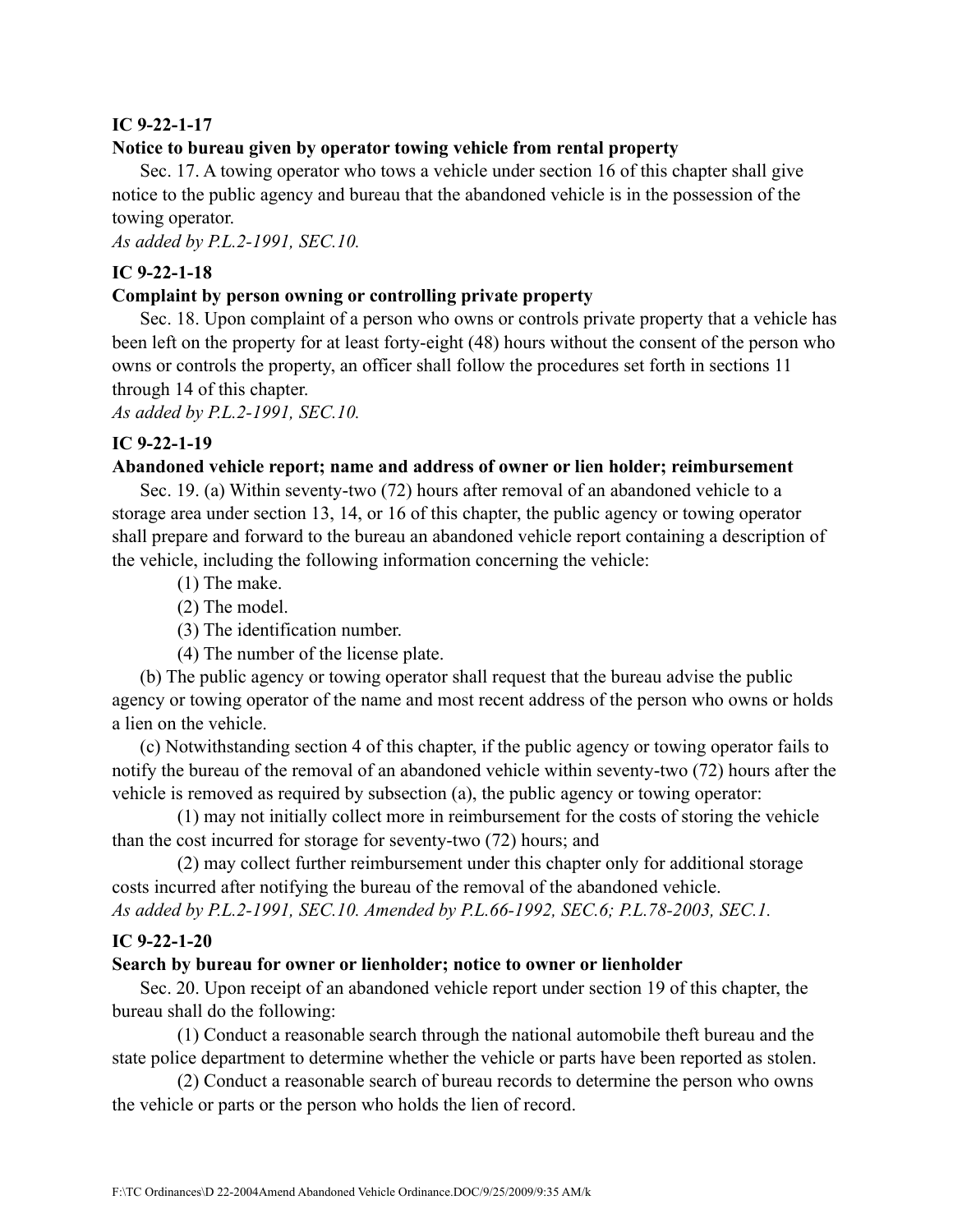(3) Except as provided in subdivision (4), if a reasonable search discloses the name and address of the person who owns or holds a lien on the vehicle, mail a written notice, by first class mail, to:

 (A) the person who owns the vehicle, with a copy to each person who holds a lien on the vehicle if the bureau disposes of the vehicle; or

(B) the public agency if the public agency disposes of the vehicle;

 indicating that the vehicle or parts have been impounded at a certain location and must be removed within twenty (20) days after the date of mailing of the notice and advising that the vehicle or parts will be disposed of after that time. The notice must advise the person who owns or holds a lien on the vehicle that all costs incurred in removing and storing the vehicle or parts are the person's legal responsibility.

 (4) This subdivision applies only to a consolidated city or a county containing a consolidated city. If a reasonable search discloses the name and address of the person who owns or holds a lien on the vehicle, the bureau shall mail a written notice, by first class mail, to:

 (A) the person who owns the vehicle, with a copy to each person who holds a lien on the vehicle if the bureau disposes of the vehicle; or

(B) the public agency if the public agency disposes of the vehicle;

 indicating that the vehicle or parts have been impounded at a certain location and must be removed within fifteen (15) days of the date of mailing of the notice and advising that the vehicle or parts will be disposed of after that time. The notice must advise the person who owns or holds a lien on the vehicle that all costs incurred in removing and storing the vehicle or parts are the person's legal responsibility.

*As added by P.L.2-1991, SEC.10. Amended by P.L.92-1997, SEC.4.*

#### **IC 9-22-1-21**

#### **Means of vehicle identification not available; disposal without notice**

Sec. 21. If a vehicle or parts are in such a condition that vehicle identification numbers or other means of identification are not available to determine the person who owns or holds a lien on the vehicle, the vehicle may be disposed of without notice. *As added by P.L.2-1991, SEC.10.*

#### **IC 9-22-1-22**

#### **Public sale by bureau; notice**

Sec. 22. (a) This section applies to the bureau.

 (b) Except as provided in subsection (c), if the person who owns or holds a lien upon a vehicle does not appear within twenty (20) days after the mailing of a notice under section 20 of this chapter, the bureau shall sell the vehicle or parts to the highest bidder at a public sale. Notice of the sale shall be given under IC 5-3-1, except only one (1) newspaper insertion one (1) week before the public sale is required.

 (c) This subsection applies to a consolidated city or a county containing a consolidated city. If the person who owns or holds a lien upon a vehicle does not appear within fifteen (15) days after the mailing of a notice under section 20 of this chapter, the bureau shall sell the vehicle or parts to the highest bidder at a public sale. Notice of the sale shall be given under IC 5-3-1,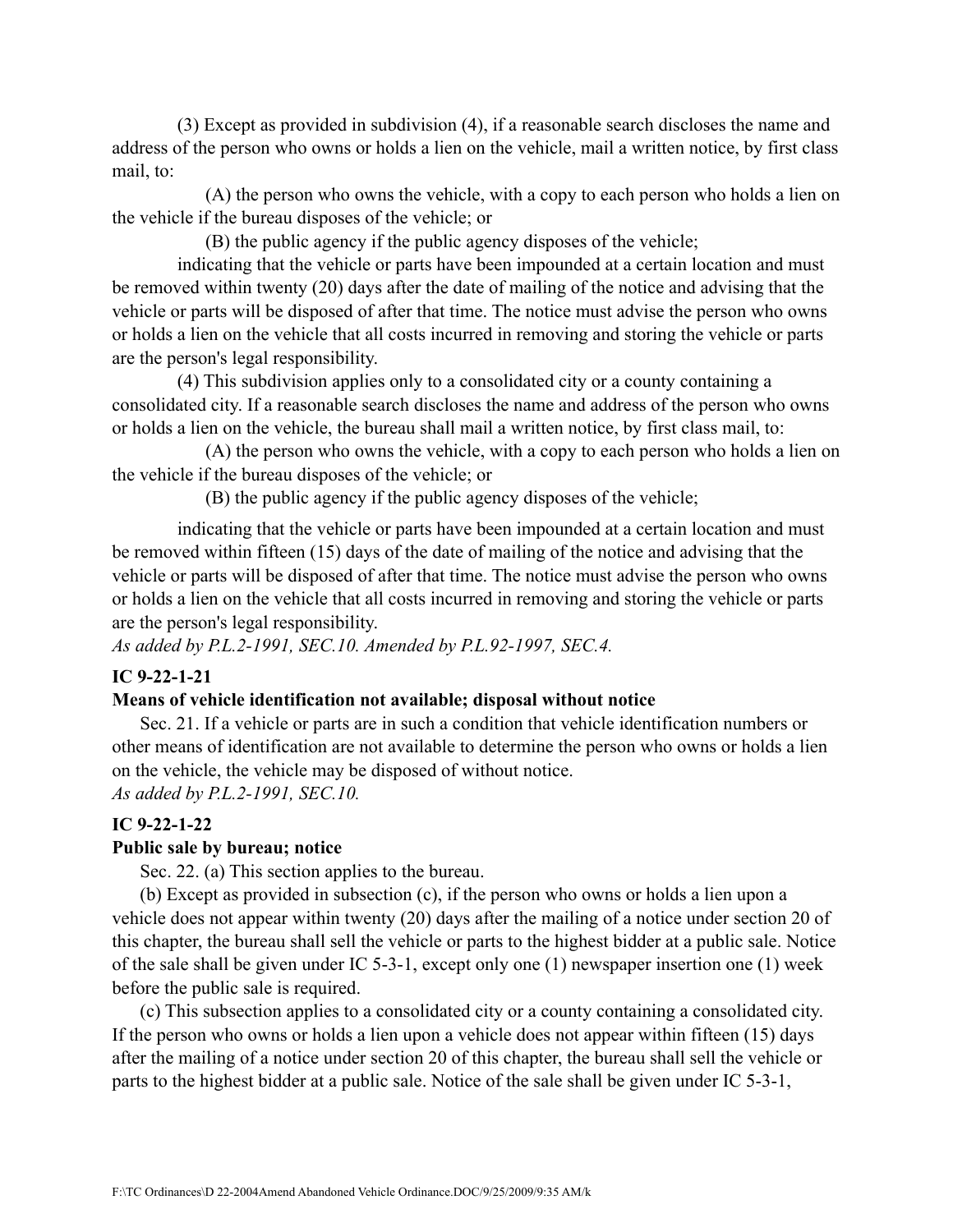except only one (1) newspaper insertion one (1) week before the public sale is required. *As added by P.L.2-1991, SEC.10. Amended by P.L.92-1997, SEC.5.*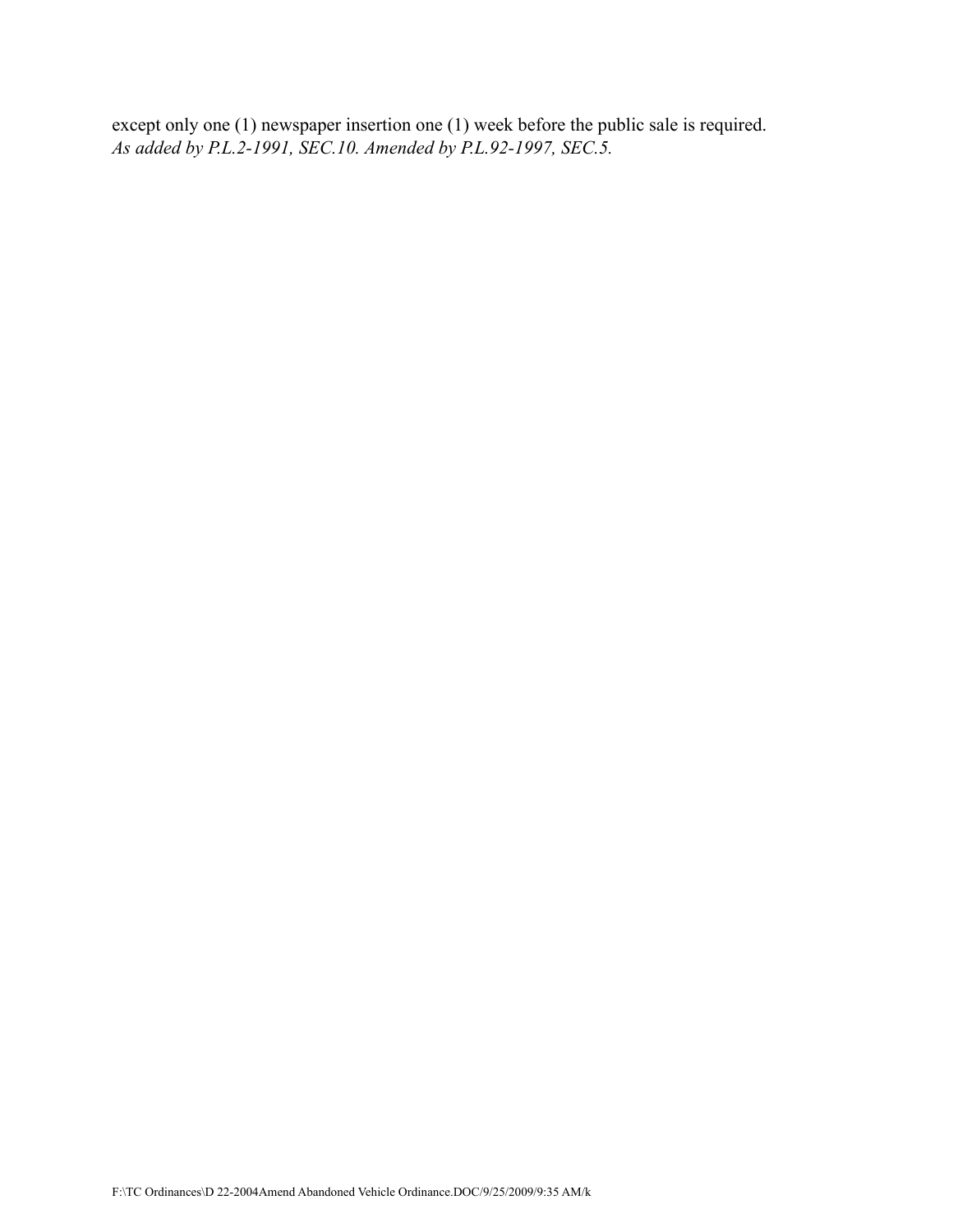#### **Public sale by consolidated city, second class city, or county; notice**

Sec. 23. (a) This section applies to a consolidated city, second class city, or county.

 (b) Except as provided in subsection (c), if the person who owns or holds a lien upon a vehicle does not appear within twenty (20) days after the mailing of a notice under section 20 of this chapter, the unit may sell the vehicle or parts by either of the following methods:

 (1) The unit may sell the vehicle or parts to the highest bidder at a public sale. Notice of the sale shall be given under IC 5-3-1, except that only one (1) newspaper insertion one (1) week before the public sale is required.

 (2) The unit may sell the vehicle or part as unclaimed property under IC 36-1-11. The twenty (20) day period for the property to remain unclaimed is sufficient for a sale under this subdivision.

 (c) This subsection applies to a consolidated city or county containing a consolidated city. If the person who owns or holds a lien upon a vehicle does not appear within fifteen (15) days after the mailing of a notice under section 20 of this chapter, the unit may sell the vehicle or parts by either of the following methods:

 (1) The unit may sell the vehicle or parts to the highest bidder at a public sale. Notice of the sale shall be given under IC 5-3-1, except that only one (1) newspaper insertion one (1) week before the public sale is required.

 (2) The unit may sell the vehicle or part as unclaimed property under IC 36-1-11. The fifteen (15) day period for the property to remain unclaimed is sufficient for a sale under this subdivision.

*As added by P.L.2-1991, SEC.10. Amended by P.L.92-1997, SEC.6.*

### **IC 9-22-1-24**

#### **Purchasers at public sales; bill of sale; fees; roadworthiness of vehicle**

Sec. 24. A person who purchases a vehicle under section 22 or 23 of this chapter shall be furnished a bill of sale for each abandoned vehicle sold by the bureau or public agency upon paying the fee for a bill of sale under IC 9-29-7. A person who purchases a vehicle under section 22 or 23 of this chapter must:

 (1) present evidence from a law enforcement agency that the vehicle purchased is roadworthy, if applicable; and

 (2) pay the appropriate title fee under IC 9-29-4; to obtain a certificate of title under IC 9-17 for the vehicle. *As added by P.L.2-1991, SEC.10. Amended by P.L.66-1992, SEC.7.*

#### **IC 9-22-1-25**

#### **Payment of removal, storage, and disposition costs; cost limits**

Sec. 25. The costs for removal and storage of an abandoned vehicle or parts not claimed by the person who owns or holds a lien on a vehicle shall be paid from the abandoned vehicle account established under section 30 of this chapter. The charge payable by the person who owns or holds a lien on a vehicle for towing, storing, or removing an abandoned vehicle or parts may not exceed the limits established by ordinance adopted under section 30 of this chapter. *As added by P.L.2-1991, SEC.10.*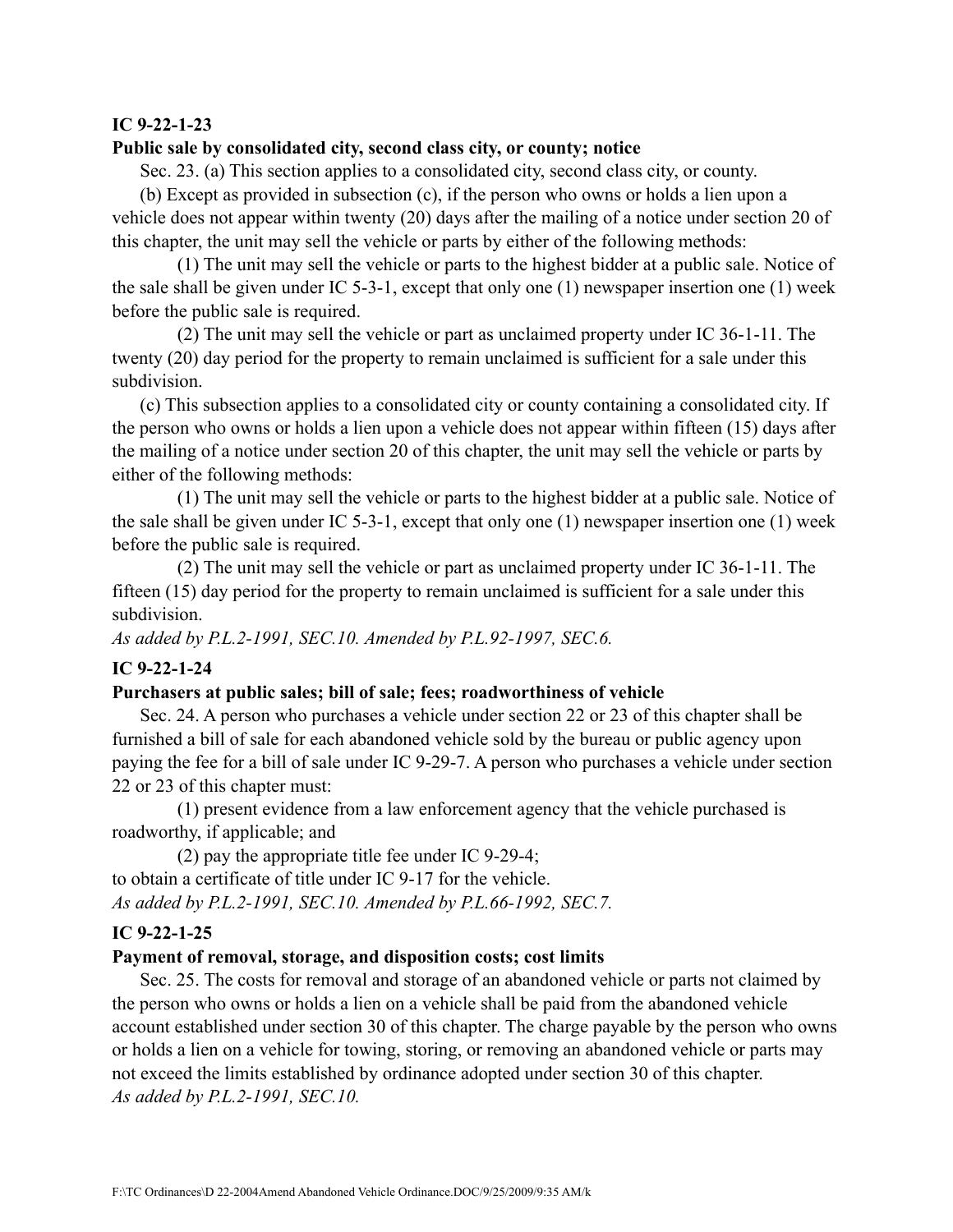F:\TC Ordinances\D 22-2004Amend Abandoned Vehicle Ordinance.DOC/9/25/2009/9:35 AM/k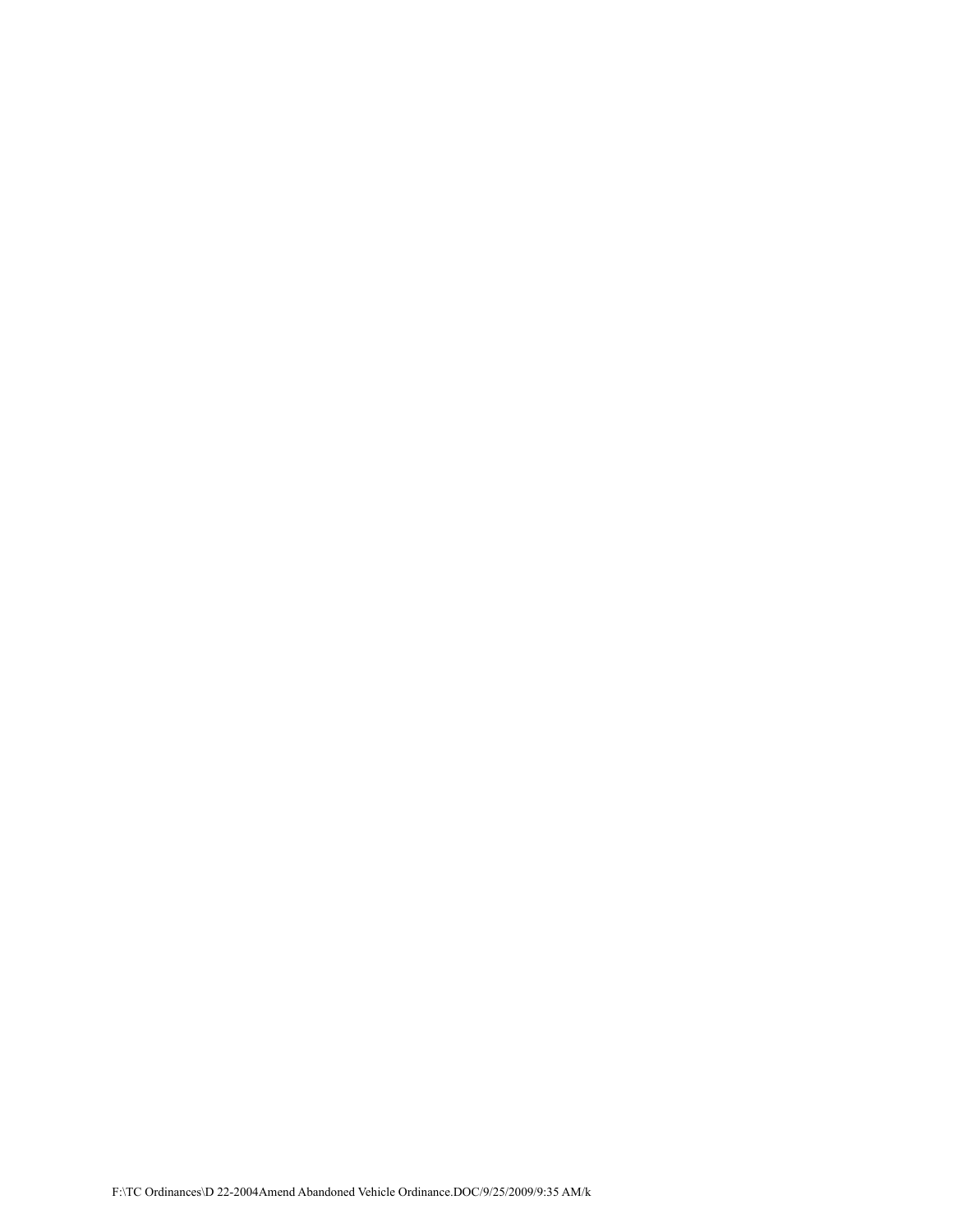### **Sale proceeds credited against removal, storage, and disposition costs**

Sec. 26. The proceeds of sale of an abandoned vehicle or parts under section 22 or 23 of this chapter shall be credited against the costs of the removal, storage, and disposal of the vehicle. *As added by P.L.2-1991, SEC.10.*

### **IC 9-22-1-27**

#### **Sales by local units; deposit of proceeds; payment of public agency costs; appropriations**

Sec. 27. (a) This section applies to sales of abandoned vehicles or parts by local units.

(b) The proceeds from the sale of abandoned vehicles or parts, including:

(1) charges for bills of sale; and

 (2) money received from persons who own or hold liens on vehicles for the cost of removal or storage of vehicles; shall be deposited with the county treasurer or city controller and placed by the treasurer or controller in the unit's abandoned vehicle fund.

 (c) The costs incurred by a public agency in administering this chapter shall be paid from the abandoned vehicle fund.

 (d) The fiscal body shall annually appropriate sufficient money to the fund to carry out this chapter. Money remaining in the fund at the end of a year remains in the fund and does not revert to the general fund.

 (e) Notwithstanding subsection (d), the fiscal body of a consolidated city may transfer money from the fund.

*As added by P.L.2-1991, SEC.10. Amended by P.L.85-1995, SEC.39.*

#### **IC 9-22-1-28**

#### **Sales by bureau; proceeds; transfer to motor vehicle highway fund**

Sec. 28. (a) This section applies to sales of abandoned vehicles by the bureau.

 (b) The proceeds from the sale of abandoned vehicles or parts shall be deposited in the abandoned vehicle fund to be established by the bureau after allocation for towing and storage charges.

 (c) At the end of a state fiscal year, money deposited by the bureau in excess of thirty-seven thousand dollars (\$37,000) shall be transferred from the abandoned vehicle fund to the motor vehicle highway fund.

*As added by P.L.2-1991, SEC.10. Amended by P.L.66-1992, SEC.8.*

### **IC 9-22-1-29**

#### **Rules and value guidelines**

Sec. 29. (a) The bureau may adopt rules under IC 4-22-2 to administer this chapter.

 (b) The bureau shall adopt rules under IC 4-22-2 to establish the guidelines for determining the estimated value of the vehicles.

*As added by P.L.2-1991, SEC.10.*

#### **IC 9-22-1-30**

#### **Fiscal body procedures established by ordinance; abandoned vehicle fund**

Sec. 30. (a) The fiscal body shall, by ordinance, establish procedures to carry out this chapter,